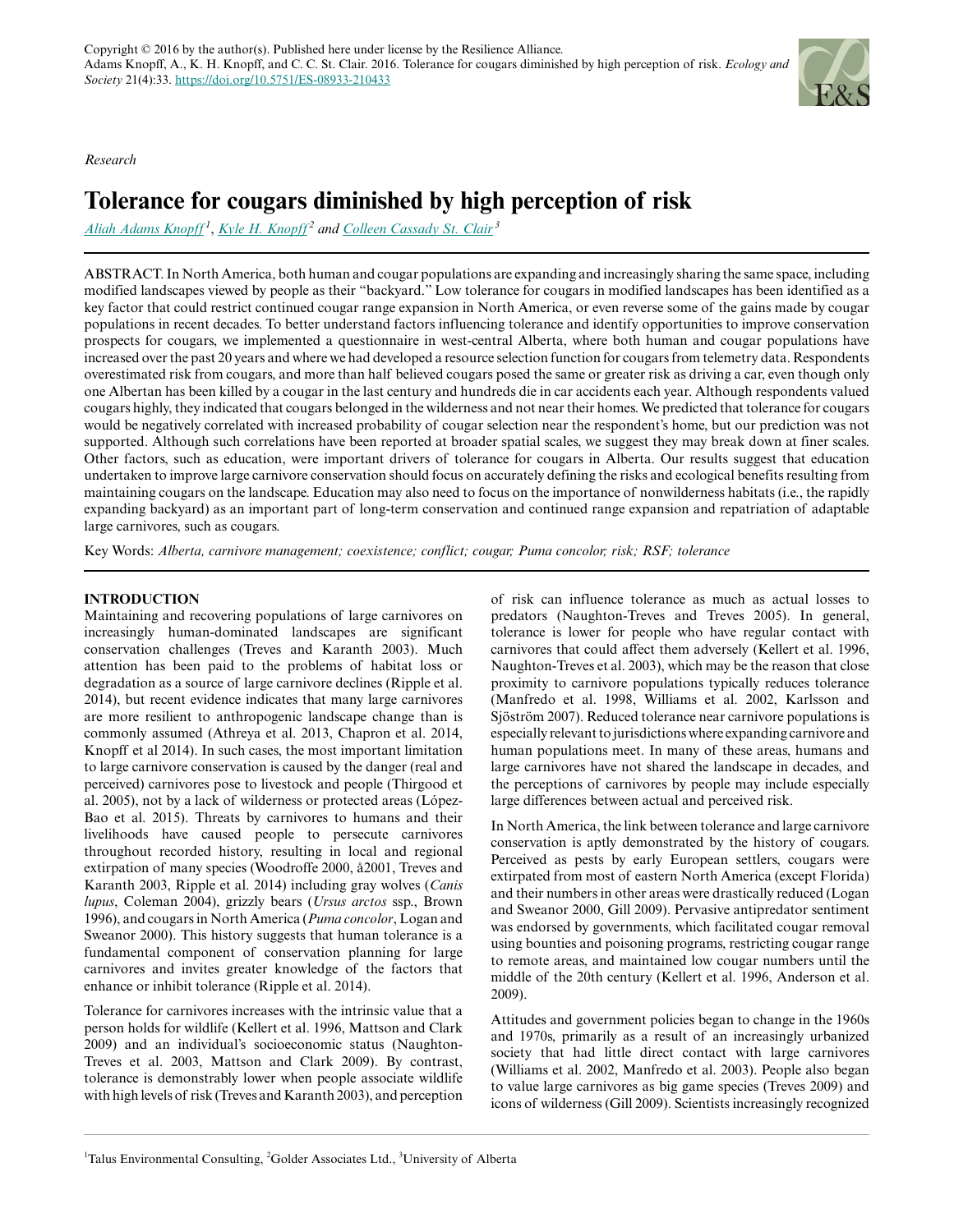the ecological role top predators play in regulating ecosystems (Terborgh et al. 2001, Ripple and Beschta 2006, Ripple et al. 2014). Today, most wildlife management agencies in western North America work to maintain healthy cougar populations (Cougar Management Guidelines Working Group 2005, Anderson et al. 2009). In some states, public ballots have even been used to place restrictions on cougar hunting, or halt it altogether (Mattson and Clark 2009). Changing public opinion and refined cougar management practices resulted in growing cougar populations that have recently begun recolonizing portions of their former range (Anderson et al. 2009, Knopff et al. 2013).

Ironically, cougar recovery has been so successful in some places that more frequent conflict with people may be shifting public perception and increasing lethal management. A combination of recovering cougar populations and increasing rural and exurban development means that people now regularly share landscapes with cougars, providing greater opportunity for negative cougarhuman interactions (Torres et al. 1996, Logan and Sweanor 2001, Baron 2004). Complaints about cougars filed with local fish and wildlife agencies have increased in several jurisdictions (Torres et al. 1996, Cougar Management Guidelines Working Group 2005, Lambert et al. 2006), and cougar attacks on humans also appear to be increasing (Beier 1991, Torres 2005, Penteriani et al. 2016). This new wave of conflict between cougars and humans in North America has been identified as an important complication for the conservation of the species (Hornocker 2009). In several states, population reduction to lessen conflict with people is again a clear objective of official management plans (e.g., Oregon Department of Fish and Wildlife 2006), and Lambert et al. (2006) suggest that negative perceptions of cougars have led to declining cougar populations in parts of Oregon, Washington, and British Columbia. Wildlife managers urgently need tools to help maintain populations of cougars and other carnivores in ways that simultaneously support (1) the benefits of ecological regulation, (2) responsibility for the protection of biodiversity, and (3) human security in shared landscapes. Education can be a powerful tool for fostering coexistence (e.g., Manfredo et al. 2003, Bruskotter and Wilson 2014), but only when the factors that promote it are understood (Slagle et al. 2013).

The objective of our study was to determine which of several factors most influences tolerance of cougars in Alberta, Canada, where cougar populations have been increasing since the late 1980s (Knopff et al. 2013). We were particularly interested in the effects of (1) respondent attitude and experience, (2) perceptions of risk, and (3) the likelihood of encounter with a cougar near the respondent's home. We addressed these objectives by surveying residents of west-central Alberta, an area where cougar populations appear to have increased and nonhunting cougar mortalities associated with conflicts rose rapidly during 1991-2010 (Knopff et al. 2013). Specifically, we used a questionnaire to investigate the impact on tolerance of five different factors: value for cougars, risk perception, socioeconomic factors, social associations, and experience with cougars. To test the effect of proximity to cougar activity on tolerance, we linked questionnaire responses to the relative probability that a cougar would select the area around a respondent's home, estimated using a resource selection function. We used this relationship to test the hypothesis that carnivore

tolerance declines as overlap with people increases (Manfredo et al. 1998, Riley and Decker 2002, Williams et al. 2002, Karlsson and Sjöström 2007).

## **METHODS**

#### **Study area**

We studied public attitudes toward cougars in Clearwater County, a portion of west-central Alberta where there has been extensive population growth for both cougars (Knopff et al. 2013) and people (Duke et al. 2003). The majority of the county's approximately 12,000 residents live in the town of Rocky Mountain House (65%) and the hamlet of Caroline (4%), with the remainder living in smaller hamlets (e.g., Nordegg, population  $\sim$ 70) or on ranches or small acreages (Fig. 1). The cougar population in Clearwater County may have increased by more than 250% in the last two decades (Knopff 2010). Ungulate prey, primarily white-tailed and mule deer (*Odocoileus virginianus* and *O. hemionus*) but also elk (*Cervus canadensis*), moose (*Alces alces*), and bighorn sheep (*Ovis canadensis*), were abundant throughout the study area, and were the primary food source for cougars (Knopff et al. 2010). Livestock and pets also were prevalent in the eastern portion of the county, but were infrequently killed by cougars (Knopff et al. 2010).

**Fig. 1**. Map of Clearwater County depicting the gradient of human population density. The lightest grey areas have a density of  $\leq 1$  buildling per km<sup>2</sup> while the darkest are  $> 200$ buildings per km². Also shown is the divide between public and private land, lakes and rivers (white), and the three principal towns: Rocky Mountain House (RMH), Caroline, and Nordegg.



## **Survey instrument and administration**

We used a survey to assess the factors influencing tolerance by Clearwater County residents for cougars. The survey instrument was a drop-off, mail-back questionnaire designed to identify respondents' tolerance for cougars, perceived risk associated with cougars, and value for cougars. In addition, we requested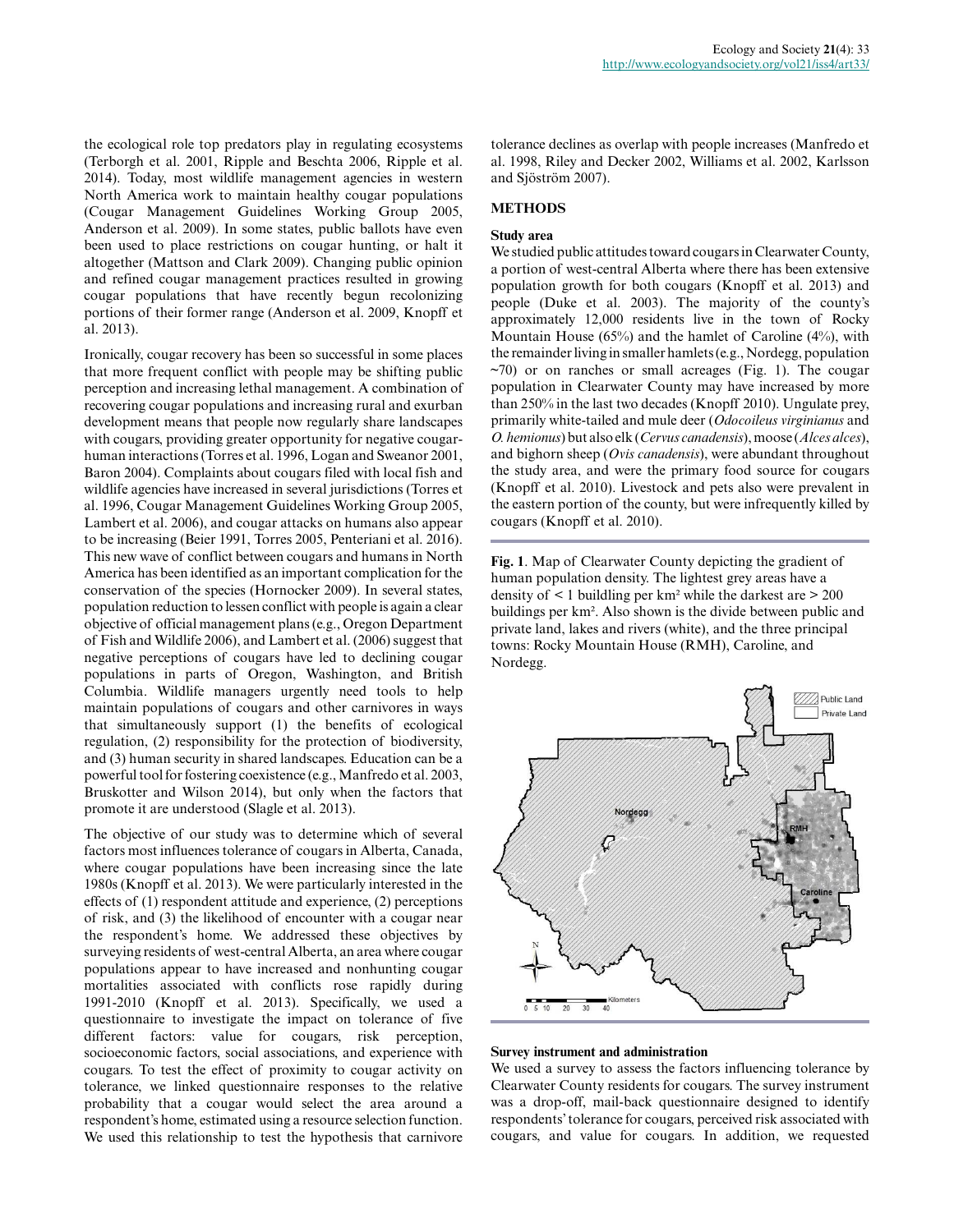| Variable             | Type        | Definition                                                                                                                              | Category                                |
|----------------------|-------------|-----------------------------------------------------------------------------------------------------------------------------------------|-----------------------------------------|
| <b>TOLERANCE</b>     | $1 - 5$     | Continuous between $1 =$ low tolerance for coexisting with cougars, $5 =$ high tolerance                                                | <b>TOLERANCE</b><br>(Response variable) |
| <b>VALUE</b>         | $1 - 5$     | Continuous between $1 =$ low value for cougars, $5 =$ high value for cougars                                                            | <b>VALUE</b>                            |
| <b>RISK</b>          | $1 - 5$     | Continuous between $1 =$ low risk perception, $5 =$ high risk perception                                                                | <b>RISK</b>                             |
| Schooling            | Categorical | Level of education: $1 =$ high school, $2 =$ some college or university, $3 =$<br>undergraduate degree, or $4 = \text{graduate degree}$ | Socio-econ                              |
| Ranching             | Binary      | Is the respondent a rancher? $(1 = yes, 0 = no)$                                                                                        | Socio-econ                              |
| Livestock            | Binary      | Does the respondent own livestock? $(1 = yes, 0 = no)$                                                                                  | Socio-econ                              |
| Age                  | Continuous  | Years of age                                                                                                                            | Socio-econ                              |
| Children             | Binary      | Are children present $(1 = yes, 0 = no)$                                                                                                | Socio-econ                              |
| Gender               | Binary      | Male or female $(1 =$ female, $0 =$ male)                                                                                               | Socio-econ                              |
| Pets                 | Binary      | Does the respondent own a pet? $(1 = yes, 0 = no)$                                                                                      | Socio-econ                              |
| Story                | Binary      | Has the respondent been exposed to a story about cougars from a friend? $(1 =$<br>yes, $0 = no$ )                                       | Experience                              |
| Presentation         | Binary      | Has the respondent been exposed to a presentation about cougars? $(1 = yes,$<br>$0 = no$                                                | Experience                              |
| Personal interaction | Binary      | Has the respondent had a personal interaction with a cougar? $(1 = yes, 0 = no)$                                                        | Experience                              |
| Media exposure       | Binary      | Has the respondent been exposed to cougars through the media? $(1 = yes, 0 =$<br>no)                                                    | Experience                              |
| Hunting              | Binary      | Is the respondent a hunter? $(1 = yes, 0 = no)$                                                                                         | Activities                              |
| Outdoor recreation   | Binary      | Does the respondent participate in outdoor activities $(1 = yes, 0 = no)$                                                               | Activities                              |
| Proximity            | Continuous  | RSF score at a 500-m radius around the home, 0 for lowest relative probability<br>of cougar use, 1 for highest                          | Proximity                               |

| Table 1. Definitions of variables used in questionnaire analysis. |  |  |
|-------------------------------------------------------------------|--|--|
|-------------------------------------------------------------------|--|--|

RSF indicates resource selection function.

demographic and personal information (e.g., age, sex, education, activities, pet and livestock ownership, previous experience with cougars, organizational affiliations) to investigate how these variables affected tolerance. The questionnaire included a background-information section with a photograph of a cougar and eight phrases outlining identification and natural history characteristics of cougars. The design and implementation of the questionnaire were approved by the University of Alberta Arts, Science & Law Research Ethics Board (application number 1763, CDH08-51).

Two sets of questions were used to quantify TOLERANCE, which was the primary response variable for this study (Table 1). The first set of questions asked whether humans and cougars should coexist in (1) rural residential areas, (2) human settlements in national parks, and (3) urban areas. The second set asked whether respondents thought it was appropriate to shoot a cougar if (1) they saw a cougar on their property, (2) they saw a cougar near their home, (3) a cougar threatened them or another person, (4) a cougar threatened a pet, and (5) a cougar threatened livestock. Responses to questions in each set were scaled using five options from strongly agree to strongly disagree. Separate averages were calculated for each set of questions, and the mean of the two was used to estimate TOLERANCE.

Other questions posed to respondents were designed to quantify various attributes and perspectives of respondents that might affect tolerance for cougars (Table 1). The responses to most questions were used directly to quantify respondent attributes (e.g., respondent age, previous experience with cougars), but in two cases perspectives were estimated from a suite of questions.

One set of questions was used to generate the variable RISK, which describes the perception respondents have of the threat cougars pose. We asked respondents to rank the likelihood of the following scenarios on a five-point scale: (1) encountering a cougar near their home, (2) being attacked by a cougar near their home, (3) their pet being attacked by a cougar near their home, and (4) their livestock being attacked by a cougar. We averaged responses for these four questions to estimate RISK. Possible responses to questions about RISK were scaled using five categorical options ranging from very likely to unlikely.

We then used the average score from three questions to generate the variable VALUE, which describes the degree to which each respondent valued cougars. The questions were as follows: "The presence of cougars is a sign of a healthy environment," "It is important to me that cougars persist in Alberta for future generations," and "It is important to me to know that cougars exist, even if I never see one in the wild." Possible responses to questions about VALUE were scaled using five categorical options ranging from strongly agree to strongly disagree.

We asked additional questions to help better understand RISK and VALUE. We estimated relative risk perception for cougars (i.e., the risk respondents assigned to cougars relative to the risk they assigned to other potentially dangerous factors affecting their lives) by asking respondents to compare the risk posed by cougars to the risk of being injured in a car accident. We also asked respondents whether they believed their overall quality of life increased by having cougars near their homes, whether the number of cougars within 1 km of their home should increase, and whether their overall feelings toward cougars were positive or negative.

The survey was administered during May 2008. We contacted 479 randomly selected households in Clearwater County by telephone to request their participation. The following week, we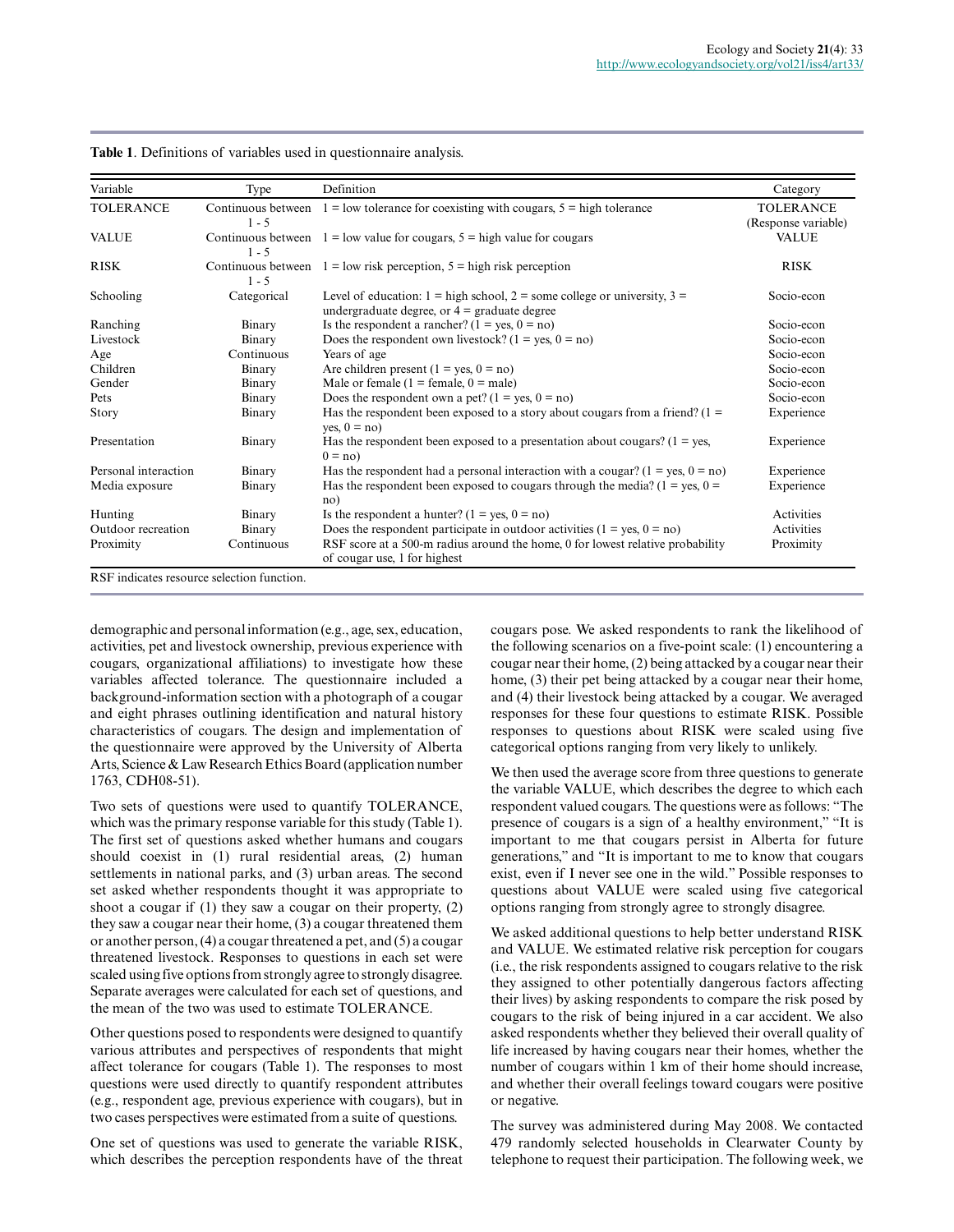distributed the questionnaire to the homes of willing participants (n = 335) and included a preaddressed postage-paid envelope for survey return. Surveys were numbered, and at the time of dropoff the location of the participant's home was recorded using a handheld GPS (Fig. 1) and assigned to that number. Participants who did not return the questionnaire within one month ( $n = 138$ ) were contacted again via telephone to remind them of the survey, and an additional questionnaire was mailed. A total of 247 questionnaires were returned, yielding a response rate of 52% of all households contacted and 74% of willing participants.

#### **Cougar habitat selection**

To link the questionnaires to the relative probability of cougar habitat selection around a participant's home, we applied a resource selection function (RSF) derived as part of a separate study (Knopff et al. 2014). Predicted relative probabilities of cougar landscape selection at a 25-m pixel size for the study area were rescaled between 0 and 1 (Manly et al 2002). We then calculated an average RSF score for a window with a 500-m radius around the location of each respondent's home to represent the probability of cougar selection of the area around the home and compared this score to TOLERANCE.

# **Factors affecting TOLERANCE**

We used a multiple working hypothesis framework (Burnham and Anderson 2002) to evaluate explanatory variables as predictors of TOLERANCE by survey respondents. We generated seven a priori models and used Akaike's information criterion (AIC<sub>c</sub>) to evaluate the weight of evidence for each model. Each candidate model included a combination of six groups of variables hypothesized by others to influence tolerance. Each group included different numbers of predictor variables (Table 1), and groups were included or excluded from candidate models as cohesive units (Table 2). Predictor variable groups were (1) socioeconomic variables commonly used in studies of human attitudes toward wildlife, (2) variables describing experience with cougars, (3) the value respondents associated with cougars, (4) variables describing the outdoor activities in which respondents participated, (5) risk respondents associated with cougars, and (6) RSF scores describing the relative probability of cougar selection of habitat within 500 m of the respondent's home. To avoid multicollinearity, variables correlated at  $|r| > 0.7$  were not used in the same model. Log-likelihoods for each model were calculated using the generalized linear model with a Gaussian link in STATA 10 (StataCorp, College Station, Texas, USA).

**Table 2**. A priori candidate models used to explain tolerance for cougars in Clearwater County, Alberta.

|     | Model Model structure                                |
|-----|------------------------------------------------------|
| no. |                                                      |
| 1   | $RISK + Proximity$                                   |
| 2   | $Proximity + Experience + Activity$                  |
| 3   | $Socio-econ + RISK$                                  |
| 4   | VALUE + Activity + Experience                        |
| 5   | RISK + Proximity + Experience                        |
| 6   | VALUE + Socio-econ                                   |
| 7   | VALUE + RISK + Proximity + Socio-econ + Experience + |
|     | Activity                                             |

To interpret the relative importance of each variable retained in the top model, we standardized values for each covariate in each pixel with a z-score transformation so that each variable had a mean of 0 and a standard deviation of 1 (Gotelli and Ellison 2004).

Ecology and Society **21**(4): 33

<http://www.ecologyandsociety.org/vol21/iss4/art33/>

The standardized coefficients reflect the amount of change in tolerance that accompanies 1 standard deviation change in the raw covariate score. Thus, the absolute value of the standardized coefficients is proportional to that covariate's importance in the model.

Finally, to test if RISK was linked to probability of cougar selection near respondents' homes, we regressed RISK against the average RSF score within a 500-m radius of the respondent's home and assessed the strength of the correlation using Pearson's r.

# **RESULTS**

#### **Respondent characteristics**

Respondents to our survey tended to be older residents (average age  $= 54$  years [SD 13], range 20-89 years) who had lived in Clearwater County for a long time (mean = 29 years [SD 20]). More respondents lived in rural areas (81%) than urban areas, more were male (58%) than female, and most did not have children living at home (73%). Most respondents had completed high school (75%), many attended at least one year of college or university (41%), and some attended university for  $\geq 4$  years (15%). Almost all respondents owned some kind of domestic animal or livestock (90%), but fewer than half described themselves as ranchers (28%) or as owning livestock (22%). Almost all participated in outdoor activities (90%), and many were hunters (35%). Few respondents were associated with formal organizations, whether for hunting  $(9\%)$ , conservation  $(5\%)$ , or more general outdoor activity  $(9%)$ . More than half of the respondents reported having a personal experience with a cougar (54%), and most of these were described as strictly positive (51%) or both positive and negative (34%) as opposed to strictly negative (15%). For respondents who had not had a personal experience with a cougar, information about cougars was commonly derived from media reports (84%) and stories told by acquaintances (82%), whereas presentations (45%) or books about cougars (30%) were accessed by fewer respondents.

# **Respondent TOLERANCE**

Respondents generally agreed that cougars and humans should coexist in national and provincial parks (77% agreement for coexistence), but were divided about whether coexistence should occur in rural areas (36% agree, 40% disagree, 24% neutral) and were generally opposed to coexistence in urban areas (84% disagree). Tolerance for interactions with cougars decreased with the severity of the hypothetical interaction. Whereas a minority of respondents (18%) supporting shooting a cougar if it was observed on their property but away from their home, this number increased sharply if pets, livestock, or people were threatened. Most respondents thought that cougars should be shot if they placed pets, livestock, or people in danger (Fig. 2).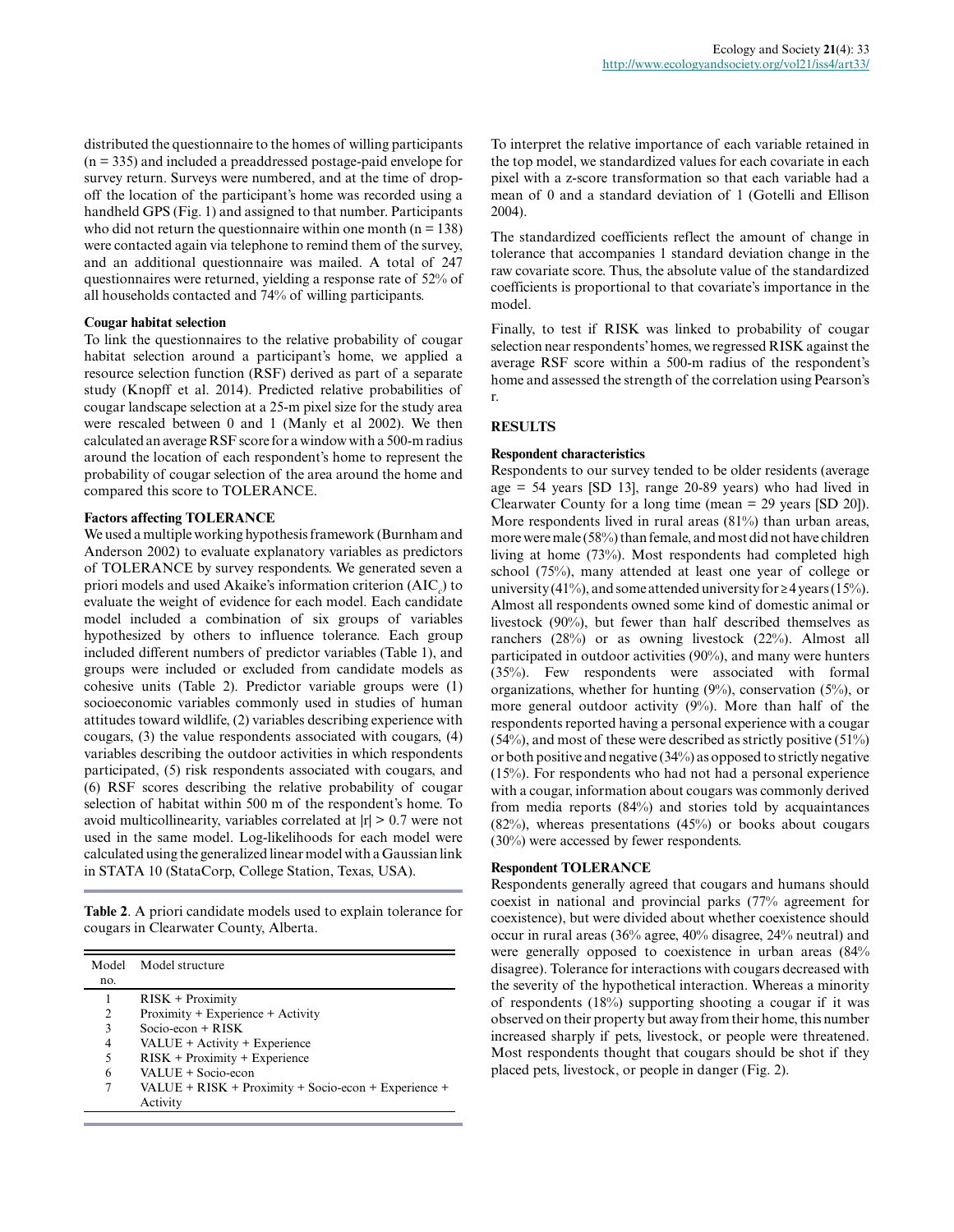**Fig. 2**. The tolerance of survey respondents to cougar-human interaction scenarios. Respondents were asked how much they agreed that shooting a cougar would be the appropriate course of action for each scenario.  $SA =$  strongly agree,  $A =$  agree, N  $=$  neutral,  $D =$  disagree,  $SD =$  strongly disagree.



#### **Perceived RISK**

Despite believing that cougars did not commonly use areas within 1 km of their home (75%), a majority of respondents still believed that it was likely or very likely that they would encounter a cougar near their home (64%) and that some type of conflict was a possibility. Sixty percent of respondents believed their livestock might be attacked by a cougar, 50% felt their pets were in danger, and 25% believed it was at least somewhat likely they would be attacked by a cougar near their home (Fig. 3). In terms of relative risk, 31% of respondents believed that they faced higher risk of being attacked by a cougar than being injured in a car accident, and 24% felt the risk was about the same.

**Fig. 3**. The likelihood that respondents to the Clearwater County Cougar Survey believed that they would have an interaction with a cougar near their home.  $VL =$  very likely,  $L =$ likely,  $SL =$  somewhat likely,  $U =$  unsure,  $VU =$  very unlikely.



#### **Cougar VALUE**

In general, respondents demonstrated high VALUE for cougars and thought that the presence of cougars was important for a healthy environment (65% agree) and that the continued presence of cougars in Alberta was important (76% agree). However, most respondents did not feel that the presence of cougars near their homes increased their overall quality of life (57% disagree), and only a small minority thought that the number of cougars within 1 km from their home should increase (3%). However, few respondents considered their overall feelings toward cougars to be negative  $(15%)$ .

## **Cougar selection near respondents' homes**

Respondents included people from urban (19%) and rural (81%) areas within Clearwater County. The relative probability of cougar selection within 500 m of respondents' homes varied more than 1,000-fold ( $x_{234} = 0.82$ , SE = 0.27). The respondent's home with the lowest relative probability of cougar habitat selection within a 500-m radius was located in Rocky Mountain House, and the home surrounded by land with the highest relative probability of cougar selection was located approximately 15 km north of Rocky Mountain House along the banks of the North Saskatchewan River. The relative probability of cougar selection near homes was retained in the top model, but contrary to our prediction, the effect of the variable on tolerance was weakly positive (Table 3). Another unexpected result was that RISK correlated poorly with probability of cougar selection (Fig. 4,  $r^2_{235} = 0.06$ , p < 0.05).

**Table 3**. Descriptive statistics and ordered generalized linear regression results for the top model predicting tolerance for cougars in Clearwater County, Alberta.

| Variable     | Standard<br>coefficient | Coefficient | Mean  | Standard Min. Max.<br>deviation |          |      |
|--------------|-------------------------|-------------|-------|---------------------------------|----------|------|
| <b>VALUE</b> | 0.33                    | 0.35        | 4.16  | 0.93                            | 1        | 5    |
| Hunting      | $-0.15$                 | $-0.31$     | 0.35  | 0.48                            | $\Omega$ | 1    |
| Age          | $-0.14$                 | $-0.01$     | 54.34 | 13.38                           | 20       | 89   |
| <b>RISK</b>  | $-0.11$                 | $-0.09$     | 2.51  | 1.21                            | 1        | 5    |
| Schooling    | 0.10                    | 0.10        | 2.37  | 1.00                            | 1        | 4    |
| Ranching     | $-0.09$                 | $-0.20$     | 0.28  | 0.45                            | $\Omega$ | 1    |
| Children     | $-0.09$                 | $-0.20$     | 0.27  | 0.45                            | $\Omega$ | 1    |
| Pets         | 0.07                    | 0.17        | 0.81  | 0.39                            | $\theta$ |      |
| Personal     | 0.06                    | 0.11        | 0.53  | 0.50                            | $\Omega$ | 1    |
| Story        | $-0.05$                 | $-0.17$     | 0.89  | 0.31                            | $\Omega$ |      |
| Proximity    | 0.05                    | 0.18        | 0.82  | 0.28                            | $\Omega$ | 0.99 |
| Livestock    | 0.04                    | 0.07        | 0.49  | 0.50                            | $\Omega$ |      |
| Presentation | 0.03                    | 0.05        | 0.52  | 0.50                            | $\Omega$ |      |
| Media        | $-0.02$                 | $-0.06$     | 0.89  | 0.31                            | $\Omega$ | 1    |
| Gender       | $-0.02$                 | $-0.04$     | 0.42  | 0.49                            | $\Omega$ | 1    |
| Outdoor      | 0.00                    | 0.00        | 0.91  | 0.29                            | $\theta$ | 1    |
| recreation   |                         |             |       |                                 |          |      |

#### **Factors affecting TOLERANCE**

TOLERANCE was best explained by the model that incorporated all six variable classes (Table 4). The four covariates with the strongest influence on TOLERANCE were VALUE, hunting, age, and RISK. VALUE was positively associated with TOLERANCE and was by far the strongest predictor, with double the impact of hunting, which was the next strongest covariate and was negatively associated with TOLERANCE. RISK was negatively associated with TOLERANCE and was twice as important as personal experience with cougars or living in proximity to areas of higher probability of cougar selection.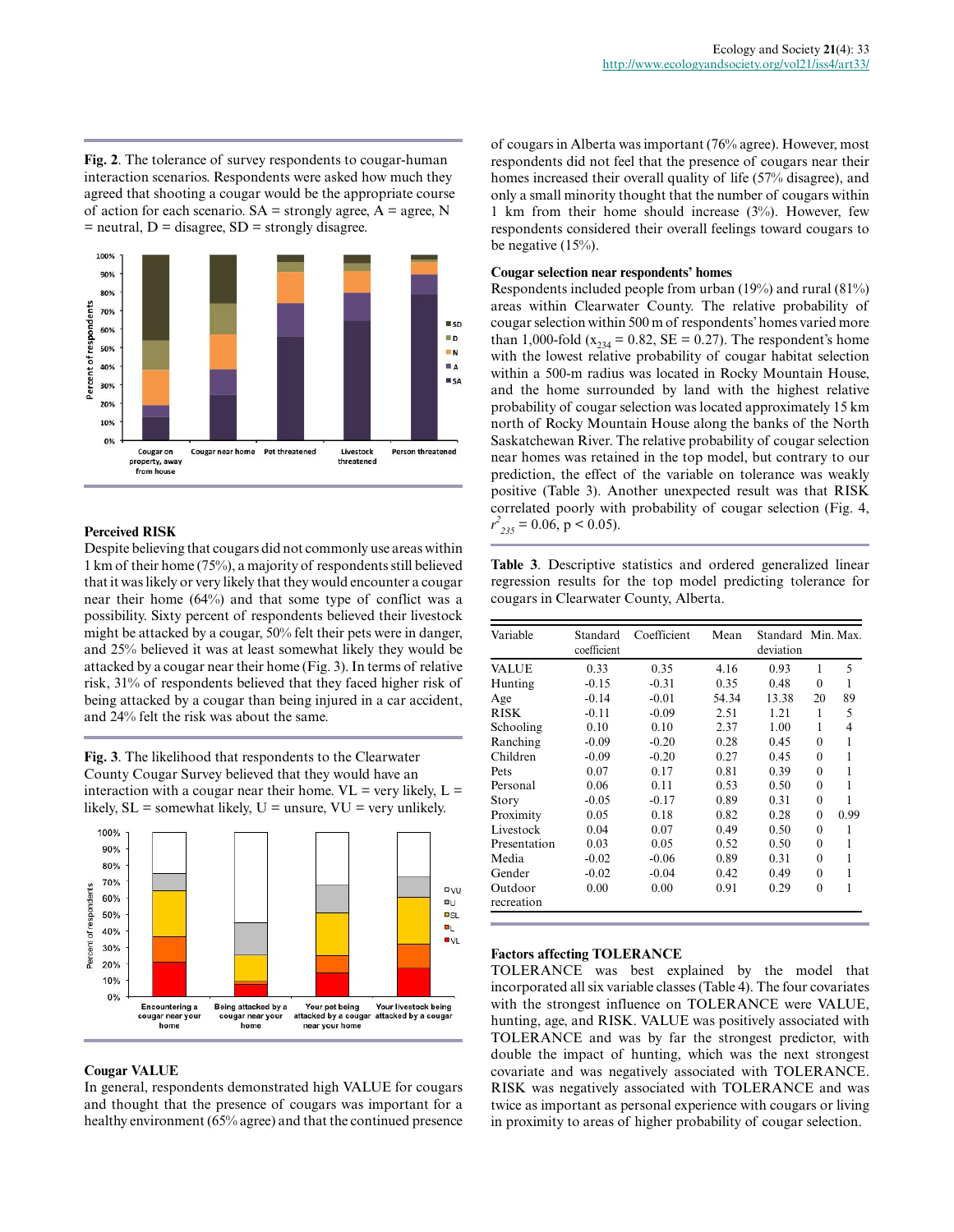| Rank | <b>Variables</b>                                                 | LL.       | K  | AIC    | $\triangle AIC$ | w    |
|------|------------------------------------------------------------------|-----------|----|--------|-----------------|------|
|      | VALUE + RISK + Proximity + Socio-econ + Experience +<br>Activity | $-196.08$ | 16 | 424.16 | 0.00            | 1.00 |
|      | $RISK + Proximity + Experience + Socio-econ$                     | $-219.70$ | 13 | 465.40 | 41.24           | 0.00 |
|      | VALUE + Activity + Experience                                    | $-227.75$ |    | 469.50 | 45.34           | 0.00 |
|      | VALUE + Socio-econ                                               | $-234.45$ | 8  | 484.90 | 60.74           | 0.00 |
|      | Proximity + Experience                                           | $-245.06$ |    | 500.12 | 76.00           | 0.00 |
|      | Socio-econ $+$ RISK                                              | $-252.90$ | 8  | 521.80 | 97.63           | 0.00 |
|      | $RISK + Proximity$                                               | $-262.46$ |    | 528.91 | 104.76          | 0.00 |

**Table 4**. Ordered generalized logistic models used to describe tolerance for coexisting with cougars in Clearwater County, Alberta. Model log-likelihood (LL), number of estimated parameters (K), Akaike's information criterion (AIC), AIC difference (ΔAIC), and AIC weight (wi) are displayed.

**Fig. 4**. Relationship between the amount of risk survey respondents from Clearwater County, Alberta, associated with coexisting with cougars and the probability of cougar selection for habitat within a 500-m radius around the respondent's home (resource selection function [RSF] score).



# **DISCUSSION**

Antipredator sentiment can hamper conservation efforts and can be deeply ingrained in human culture, sometimes lasting centuries after predators have been extirpated (Kellert et al. 1996). For many North Americans, cougars are no longer seen as a threat to be controlled or a resource to be exploited; rather, they are valued for their ecological role and aesthetic beauty (Mattson and Clark 2009). Cougars can adapt to landscapes that are substantially modified by anthropogenic activities (Knopff et al. 2014), and whether or not cougars persist on such landscapes in the long term likely depends on the tolerance of the people occupying them. Based on 247 responses to our survey, we found that most rural Albertans value cougars highly, with a majority of individuals wanting to see cougars persist and believing that they play an important ecological role. Survey responses to our questions about value suggested that cougars may be tolerated by most respondents, at least in a general sense.

However, a different interpretation of tolerance emerged from responses to survey questions that were specific with respect to the potential for conflict with cougars in rural and urban areas. Respondents were clearly less willing to support cougar-human coexistence as the landscape became more populated by people and were more willing to shoot a cougar as the severity of a hypothetical conflict scenario increased. A prevailing sentiment was that cougars belonged in the "wilderness" and not close to homes. In other words, Clearwater County residents were supportive of cougar conservation so long as that did not involve their own backyards, a sentiment that appears to be common for large carnivores (Riley and Decker 2002, Ericsson et al. 2008). Because increasing rural and exurban development means that the size of the "backyard" in North American landscapes is growing, conservationists are challenged to understand how to foster coexistence on developing landscapes.

The amount of risk that people associated with cougars had an important impact on tolerance. Many authors have appreciated the negative relationship between perceived risk and human tolerance in the context of human-wildlife conflict (Decker et al. 2002, Røskaft et al. 2003) and even the presence of carnivores (Riley and Decker 2002, Naughton-Treves et al. 2003). Risk perception drove postsettlement persecution of carnivores by European Americans (Coleman 2004), and we found that risk perception was the fourth most important driver of tolerance for cougars in Alberta's Clearwater County.

Our study suggests that even rural residents who already live in cougar ranges are likely to overestimate the risk of conflict. More than half of the respondents (55%) thought that coexisting with cougars posed at least the same amount of risk to their personal survival as driving a car, considerably higher than the  $\sim$ 20% of respondents with a similar view of the threat of mortality from cougars versus driving in Montana (Riley 1998). These evaluations are profoundly different from the realities described by readily available statistics. In Alberta, only one person has been killed by a cougar in the past 100 years (Torres 2005), whereas there was an average of almost 400 human fatalities on roads per year in the five years before we conducted our survey (Alberta Transportation 2008). Livestock and pet depredations by cougars, although much more common than attacks on people, are also rare in Clearwater County (Knopff 2010).

The substantial overestimation of risk many people associated with cougars could be the result of a cognitive illusion, which occurs when rare events are so memorable and easily recalled that individuals overestimate their frequency (Kahneman and Tversky 1996). This illusion is more likely to occur precisely because fatal attacks by cougars are rare, which creates lasting media attention, thereby elevating perceived risks (Decker et al. 2002). This phenomenon reveals the important role played by the media in emphasizing, or not emphasizing, negative encounters that amplify a fear of carnivores (Gore and Knuth 2009, Penteriani et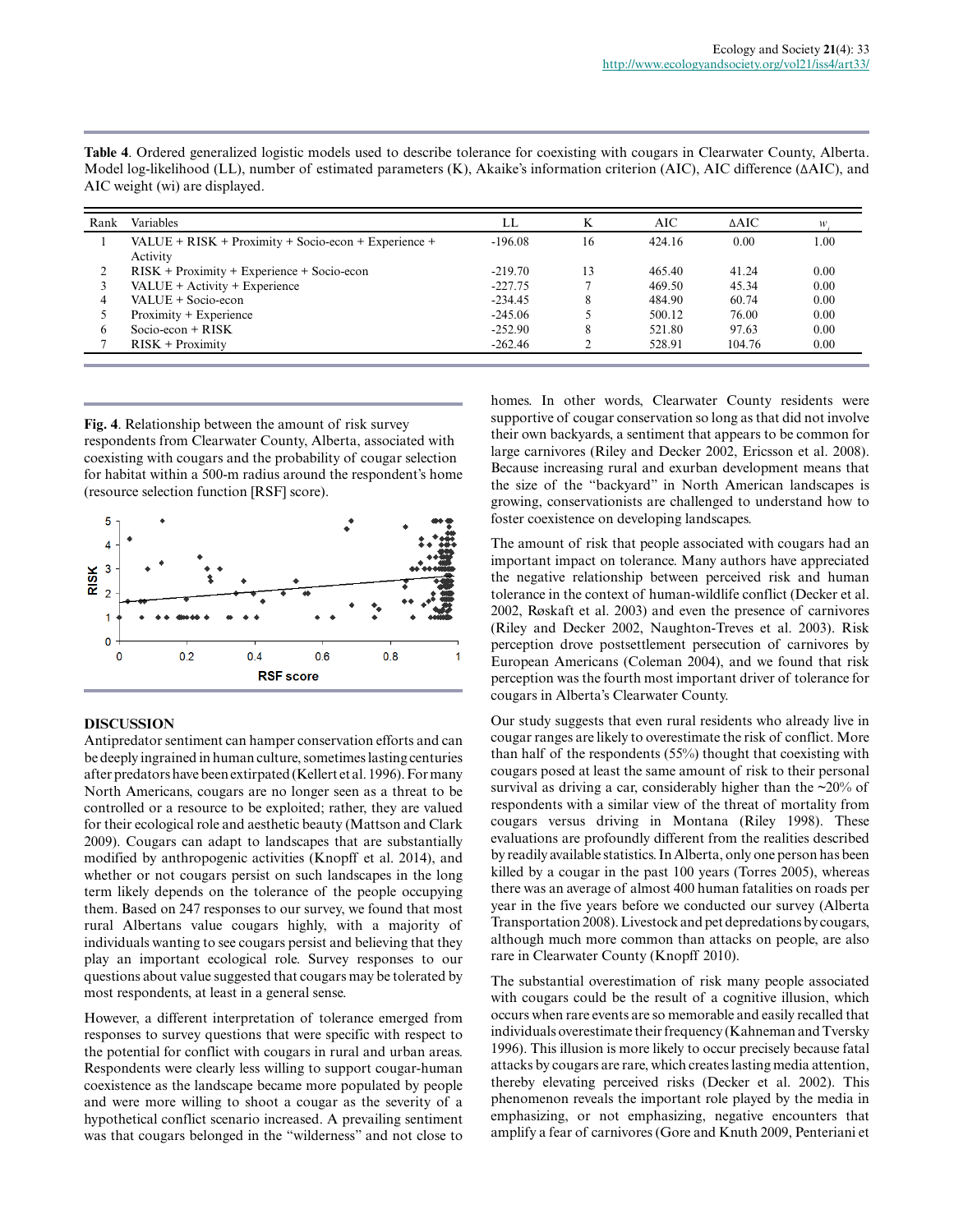al. 2016). That fear is easily aroused because humans have a long evolutionary history with large carnivores that produces a natural, and rational, fear (Kruuk 2002). Supporting the retention of large carnivores in human-dominated landscapes will require human residents to evaluate risks accurately. The interaction between tolerance and risk perception is particularly relevant to the everincreasing overlap between cougars and people through much of western North America, where wildlife managers may have opportunities for proactive attention to perceptions of risk. This potential is already appreciated by many jurisdictions, which offer educational brochures, websites, interpretive events, and outreach activities to educate people about how to protect themselves, livestock, and pets from carnivores.

Tolerance for cougars is clearly influenced by perceptions of the risks they pose, not only to people and livestock, but also to ungulate populations, which are hunted for meat, valued intrinsically, and marketed for trophy hunting. Among our respondents, being a hunter was the second most important factor influencing tolerance for cougars, and hunters were substantially less tolerant than nonhunters. In their survey comments, a number of hunters expressed concern that cougars reduce game populations and that current numbers of deer and elk were low because there were too many cougars on the landscape. This result is also consistent with the findings of others: hunters that target ungulates are less tolerant of cougars because of perceived competition (Holsman 2000, Treves 2009). Alongside hunters, tolerance was lower for respondents who were older, less educated, or ranchers. These groups tend to hold more traditional views about carnivores, often seeing them not only as competitors for game, but also as threats to livestock or as an economic resource (Williams et al. 2002, Naughton-Treves et al. 2003, Mattson and Clark 2009).

We explored the hypothesis that respondents would be more likely to perceive high risk from cougars if they lived in areas where cougars were more likely to occur. This idea was based on the findings of others at larger spatial scales. Riley and Decker (2002) found that residents of Montana perceived lower risk from cougars in the eastern part of the state (where few cougars persist) relative to the western part (where cougars are common). Similarly, Karlsson and Sjöström (2007) found that tolerance of wolves in Sweden increased when the nearest wolf territory was at least 150 km from residents. Our results at the fine scale (i.e., variation in habitat selection within areas occupied by cougars) did not support this hypothesis; an RSF derived from GPS location data to predict the probability of selection by cougars within a 500-m radius from a residence did not, as we expected, predict less tolerance for cougars. Instead, the relationship we found between habitat quality for cougars and tolerance by people was positive, albeit weak and without statistical significance. We speculate that the negative correlation between proximity to carnivores and tolerance breaks down at finer spatial scales where members of a community share awareness of the general presence of carnivores and other factors determine perceptions of risk. In addition, there is the possibility that some residents choosing to live in proximity to cougar habitat may be selecting to do so to be closer to nature, e.g., not ranchers or long-term residents of rural Alberta, but newer residents who have a more tolerant view of carnivores and a stronger desire to coexist.

Our results suggest that the value people hold for large carnivores is essential for their long-term conservation in human-dominated landscapes and support the work of other authors who highlight education as an essential contributor to tolerance for carnivores (Williams et al. 2002, Manfredo et al. 2003, Naughton-Treves et al. 2003). Beyond equipping individuals to assess risk more accurately, education supports broader worldviews (Naughton-Treves et al. 2003) that allow simultaneous assessments of risk, intrinsic value, and ecosystem functions. Our work suggests that education should supply people with evidence (e.g., statistics) that supports accurate estimation of the risks posed by large carnivores as well as the importance of modified habitats (e.g., the ranchlands and exurban developments) for large carnivore conservation. These foci could improve tolerance for cougars specifically, but also the conservation of large carnivores more generally in landscapes where people and carnivores coexist.

Large carnivores appear to be remarkably adaptable to modified landscapes, and maintaining their populations does not necessarily require large areas of wilderness (Athreya et al. 2013, Chapron et al. 2014, Knopff et al. 2014, López-Bao et al. 2015). Indeed, it appears that top-down, human-caused mortality is much more limiting for some carnivore populations than bottomup, habitat-based measures of carrying capacity (Linnell et al. 2001, Chapron et al. 2014). We suggest that long-term coexistence with carnivores, including carnivore recolonization of habitats from which they have been extirpated, will require management policies that emphasize education, accurate risk assessment, and proactive prevention of conflict. At the same time, we encourage retention of diverse management tools that address conflict with large carnivores, including judicious use of lethal carnivore control, physical barriers such as fencing, and sanctions against human behaviors that increase future risk of human-wildlife conflict.

*Responses to this article can be read online at:* [http://www.ecologyandsociety.org/issues/responses.](http://www.ecologyandsociety.org/issues/responses.php/8933) [php/8933](http://www.ecologyandsociety.org/issues/responses.php/8933)

#### **Acknowledgments:**

*Funding for this research was provided by the Alberta Conservation Association, Natural Sciences and Engineering Research Council of Canada, Alberta Ingenuity Fund, Shell Canada, Alberta Cooperative Conservation Research Unit, Alberta Sport, Recreation, Parks and Wildlife Foundation, Yellowstone to Yukon Foundation, Alberta Sustainable Resource Development, Rocky Mountain Elk Foundation, Rocky Fish and Game Association, the Calgary Zoo, Alberta Professional Outfitter's Society, Grand Slam Club, Foundation for North American Wild Sheep, and Safari Club International. We thank all of the field technicians who assisted us in data collection. The help of L. Hindbo, S. Hindbo, W. Anderson, C. Miller, S. Odgers, and their dogs was indispensable for the safe and efficient capture of cougars. Finally, we thank the residents of Clearwarter County, Alberta, who gave their time and effort to participate in this research.*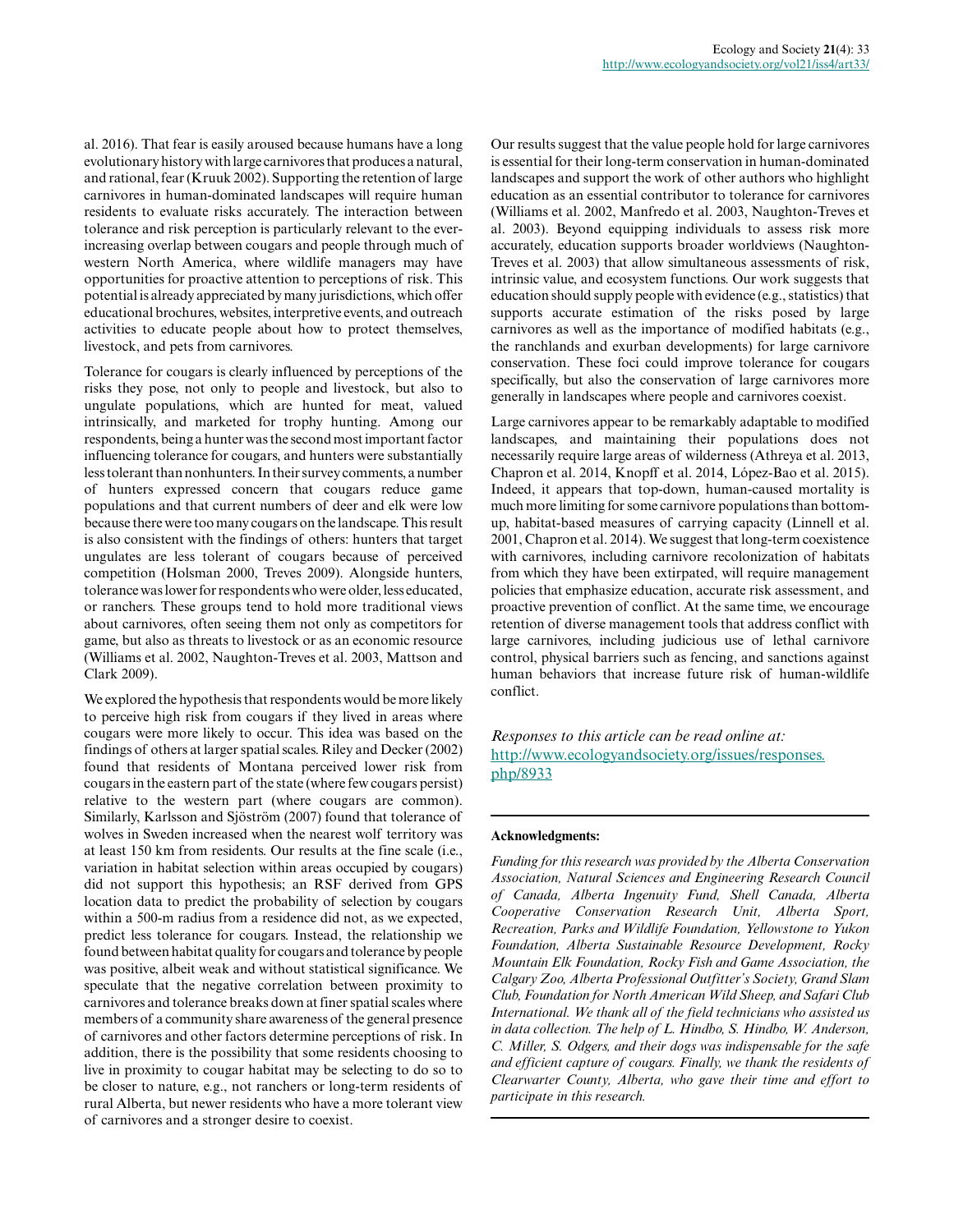#### **LITERATURE CITED**

Alberta Transportation. 2008. Alberta traffic collision statistics 2008. Office of Statistics and Information, Government of Alberta, Edmonton, Alberta, Canada.[online] URL: [https://](https://www.transportation.alberta.ca/Content/docType47/Production/AR2008.pdf) [www.transportation.alberta.ca/Content/docType47/Production/AR2008.](https://www.transportation.alberta.ca/Content/docType47/Production/AR2008.pdf) [pdf](https://www.transportation.alberta.ca/Content/docType47/Production/AR2008.pdf)

Anderson, C. R., Jr., F. Lindzey, K. H. Knopff, M. G. Jalkotzy, and M. S. Boyce. 2009. Cougar management in North America: Canada. Pages 41-54 *in* S. Negri and M. Hornocker, editors. *Cougar: ecology and conservation*. University of Chicago Press, Chicago, Illinois, USA.

Athreya, V., M. Odden, J. D. C. Linnell, J. Krishnaswamy, and U. Karanth. 2013. Big cats in our backyards: persistence of large carnivores in a human dominated landscape in India. *PLoS ONE* 8(3):e57872. [http://dx.doi.org/10.1371/journal.pone.0057872](http://dx.doi.org/10.1371%2Fjournal.pone.0057872)

Baron, D. 2004. *Beast in the garden: a modern parable of man and nature*. W. W. Norton, New York, New York, USA.

Beier. P. 1991. Cougar attacks on humans in the United States and Canada. *Wildlife Society Bulletin* 19:403-412.

Bruskotter, J. T., and R. S. Wilson. 2014. Determining where the wild things will be: using psychological theory to find tolerance for large carnivores. *Conservation Letters* 7:158-165. [http://dx.doi.](http://dx.doi.org/10.1111%2Fconl.12072) [org/10.1111/conl.12072](http://dx.doi.org/10.1111%2Fconl.12072)

Burnham, K. P., and D. R. Anderson, editors. 2002. *Model selection and multimodel inference: a practical informationtheoretic approach*. Second edition. Springer Science, New York, New York, USA. [http://dx.doi.org/10.1007/b97636](http://dx.doi.org/10.1007%2Fb97636)

Chapron, G., P. Kaczensky, J. D. C. Linnell, M. von Arx, D. Huber, H. Andrén, J. V. López-Bao, M. Adamec, F. Álvares, O. Anders, et al. 2014. Recovery of large carnivores in Europe's modern human-dominated landscapes. *Science* 346(6216):1517. [http://dx.](http://dx.doi.org/10.1126%2Fscience.1257553) [doi.org/10.1126/science.1257553](http://dx.doi.org/10.1126%2Fscience.1257553)

Coleman, J. T. 2004. *Vicious: wolves and men in America*. Yale University Press, New Haven, Connecticut, USA.

Cougar Management Guidelines Working Group. 2005. *Cougar management guidelines*. WildFutures, Bainbridge Island, Washington, USA.

Decker, D. J., B. Lauber, and W. F. Siemer. 2002. *Human-wildlife conflict management: a practitioners guide*. Northeast Wildlife Damage Management Research and Outreach Cooperative, New York, New York, USA.

Duke, D., M. Quinn, B. Butts, T. Lee-Ndugga, and K. Wilkie. 2003. *Spatial analysis of rural residential expansion in southwestern Alberta*. Miistakis Institute for the Rockies, Calgary, Alberta, Canada.

Ericsson, G., G. Bostedt, and J. Kindberg. 2008. Wolves as a symbol of people's willingness to pay for large carnivore conservation. *Society and Natural Resources* 21:294-309. [http://](http://dx.doi.org/10.1080%2F08941920701861266) [dx.doi.org/10.1080/08941920701861266](http://dx.doi.org/10.1080%2F08941920701861266)

Gill, R. B. 2009. To save a mountain lion: evolving philosophy of nature and cougars. Pages 5-16 *in* S. Negri and M. Hornocker, editors. *Cougar: ecology and conservation*. University of Chicago Press, Chicago, Illinois, USA.

Gore, M. L., and B. A. Knuth. 2009. Mass media effect on the operating environment of a wildlife-related risk-communication campaign. *Journal of Wildlife Management* 73:1407-1413. [http://](http://dx.doi.org/10.2193%2F2008-343) [dx.doi.org/10.2193/2008-343](http://dx.doi.org/10.2193%2F2008-343)

Gotelli, N. J., and A. M. Ellison, 2004. *A primer of ecological statistics*. Sinauer Associates, Sunderland, Massachusetts, USA.

Holsman, R. H. 2000. Goodwill hunting? Exploring the role of hunters as ecosystem stewards. *Wildlife Society Bulletin* 28: 808-816

Hornocker, M. 2009. Pressing business. Pages 235-247 *in* S. Negri and M. Hornocker, editors. *Cougar: ecology and conservation*. University of Chicago Press, Chicago, Illinois, USA.

Kahneman, D., and A. Tversky. 1996. On the reality of cognitive illusions. *Psychological Review* 103:582-591. [http://dx.doi.](http://dx.doi.org/10.1037%2F0033-295X.103.3.582) [org/10.1037/0033-295X.103.3.582](http://dx.doi.org/10.1037%2F0033-295X.103.3.582)

Karlsson, J., and M. Sjöström. 2007. Human attitudes towards wolves, a matter of distance. *Biological Conservation* 137:610-616. [http://dx.doi.org/10.1016/j.biocon.2007.03.023](http://dx.doi.org/10.1016%2Fj.biocon.2007.03.023)

Kellert, S. R., M. Black, C. R. Rush, and A. J. Bath. 1996. Human culture and large carnivore conservation in North America. *Conservation Biology* 10:977-990. [http://dx.doi.org/10.1046/](http://dx.doi.org/10.1046%2Fj.1523-1739.1996.10040977.x) [j.1523-1739.1996.10040977.x](http://dx.doi.org/10.1046%2Fj.1523-1739.1996.10040977.x) 

Knopff, A. A., K. H. Knopff, M. S. Boyce, and C. C. St. Clair. 2014. Flexible habitat selection by cougars in response to anthropogenic development. *Biological Conservation* 178:136-145. [http://dx.doi.org/10.1016/j.biocon.2014.07.017](http://dx.doi.org/10.1016%2Fj.biocon.2014.07.017)

Knopff, K. H. 2010. *Cougar predation in a multi-prey system in west-central Alberta*. Thesis. University of Alberta, Edmonton, Alberta, Canada.

Knopff, K. H., A. A. Knopff, A. Kortello, and M. S. Boyce. 2010. Cougar kill rate and prey composition in a multi-prey system: influence of season, demography, and prey vulnerability. *Journal of Wildlife Management* 74:1435-1447. [http://dx.doi.org/10.1111/](http://dx.doi.org/10.1111%2Fj.1937-2817.2010.tb01270.x) [j.1937-2817.2010.tb01270.x](http://dx.doi.org/10.1111%2Fj.1937-2817.2010.tb01270.x)

Knopff, K. H., N. H. Webb, and M. S. Boyce. 2013. Cougar population status and range expansion in Alberta during 1991-2010. *Wildlife Society Bulletin* 38:116-121. [http://dx.doi.](http://dx.doi.org/10.1002%2Fwsb.369) [org/10.1002/wsb.369](http://dx.doi.org/10.1002%2Fwsb.369)

Kruuk, H. 2002. *Hunter and hunted: relationships between carnivores and people*. Cambridge University Press, Cambridge, UK. [http://dx.doi.org/10.1017/cbo9780511614996](http://dx.doi.org/10.1017%2Fcbo9780511614996)

Lambert, C. M. S., R. B. Wielgus, H. S. Robinson, D. D. Katnik, H. S. Cruickshank, R. Clarke, and J. Almack. 2006. Cougar population dynamics and viability in the Pacific Northwest. *Journal of Wildlife Management* 70:246-254. [http://dx.doi.](http://dx.doi.org/10.2193%2F0022-541X%282006%2970%5B246%3ACPDAVI%5D2.0.CO%3B2) [org/10.2193/0022-541X\(2006\)70\[246:CPDAVI\]2.0.CO;2](http://dx.doi.org/10.2193%2F0022-541X%282006%2970%5B246%3ACPDAVI%5D2.0.CO%3B2)

Linnell, J. D. C., J. E. Swenson, and R. Anderson. 2001. Predators and people: conservation of large carnivores is possible at high human densities if management policy is favourable. *Animal Conservation* 4:345-349. [http://dx.doi.org/10.1017/s1367943001001408](http://dx.doi.org/10.1017%2Fs1367943001001408) 

Logan, K. A., and L. L. Sweanor. 2000. Puma. Pages 347-377 *in* S. Demaraias and P. R. Krausman, editors. *Ecology and management of large mammals in North America.* Prentice Hall, Englewood Cliffs, New Jersey, USA.